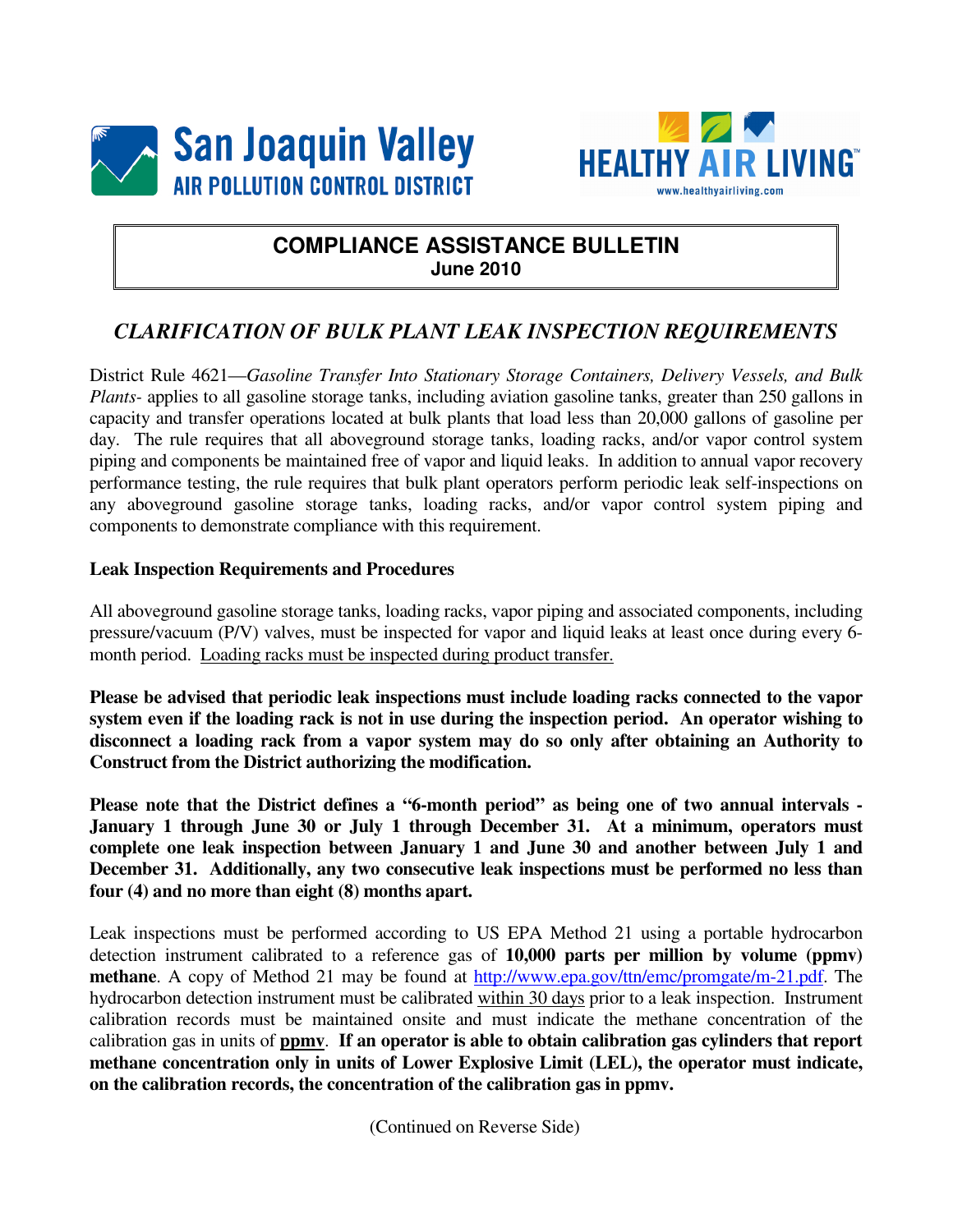#### **The LEL for methane is 50,000 ppmv. The following equation should be used to convert LEL for methane to ppmv:**

#### **Cal. gas concentration (in ppmv) = 50,000 ppmv x %LEL indicated for cylinder**

**Example:** if cylinder gas concentration is  $20\%$  LEL- 50,000 ppmv  $\times$  0.20 = 10,000 ppmv

#### *Methane calibration gases shall be concentrated to 18-22% LEL (9000-11000 ppmv).*

Sections 8.3.1 and 8.3.2 of Method 21 describe specific procedures for conducting leak inspections. Upon detection of a leak or leaking component (reading of 10,000 ppmv or greater), the operator must affix to the component a weatherproof, readily-visible tag with the date and time of leak detection and for gas leaks, the leak concentration in ppmv. All leaks must be repaired within seven (7) business days after the leak is discovered. If the component cannot be repaired with seven (7) business days, the operator must remove the leaking component from service until repaired. Upon returning the leaking component to service, the component must be verified to be leak-free in accordance with US EPA Method 21.

Following the detection and repair of any leak, the inspection frequency must be changed to quarterly (once every 3 months). The frequency may return to semi-annual after no leaks are found during five consecutive leak inspections.

#### **Recordkeeping**

Rule 4621 requires that bulk plant operators maintain the following records and retain them on the premises for a minimum of five (5) years:

- A record of all periodic inspections and repairs performed on any part of the storage tanks, loading racks, and vapor collection systems. The records must be maintained in chronological order showing the date of inspection, description and location of any equipment replaced, and a description of the problem which required repair. Attached is a suggested Bulk Plant Leak Inspection form which you may use for documenting the required inspections.
- A record of portable hydrocarbon detection calibrations. If an operator rents a portable hydrocarbon detection instrument to perform the required leak inspections, it is the operator's responsibility to obtain a copy of the instruments calibration documentation from the rental agency. The calibration record must indicate the concentration of methane in ppmv, not the LEL, used to perform the calibration.
- A record of **daily** gasoline throughput.

See the attached form for guidance on conducting the required leak inspections. Minor modifications have recently been made to existing forms. **Failure to conduct leak inspections in accordance with the requirements of Rule 4621 will result in enforcement action up to and including the issuance of a Notice of Violation.** 

**If you have any questions or comments regarding the requirements of Rule 4621 or the information contained in this bulletin, please contact Mr. Dillon Collins at (209) 557-6400 or by email at dillon.collins@valleyair.org.**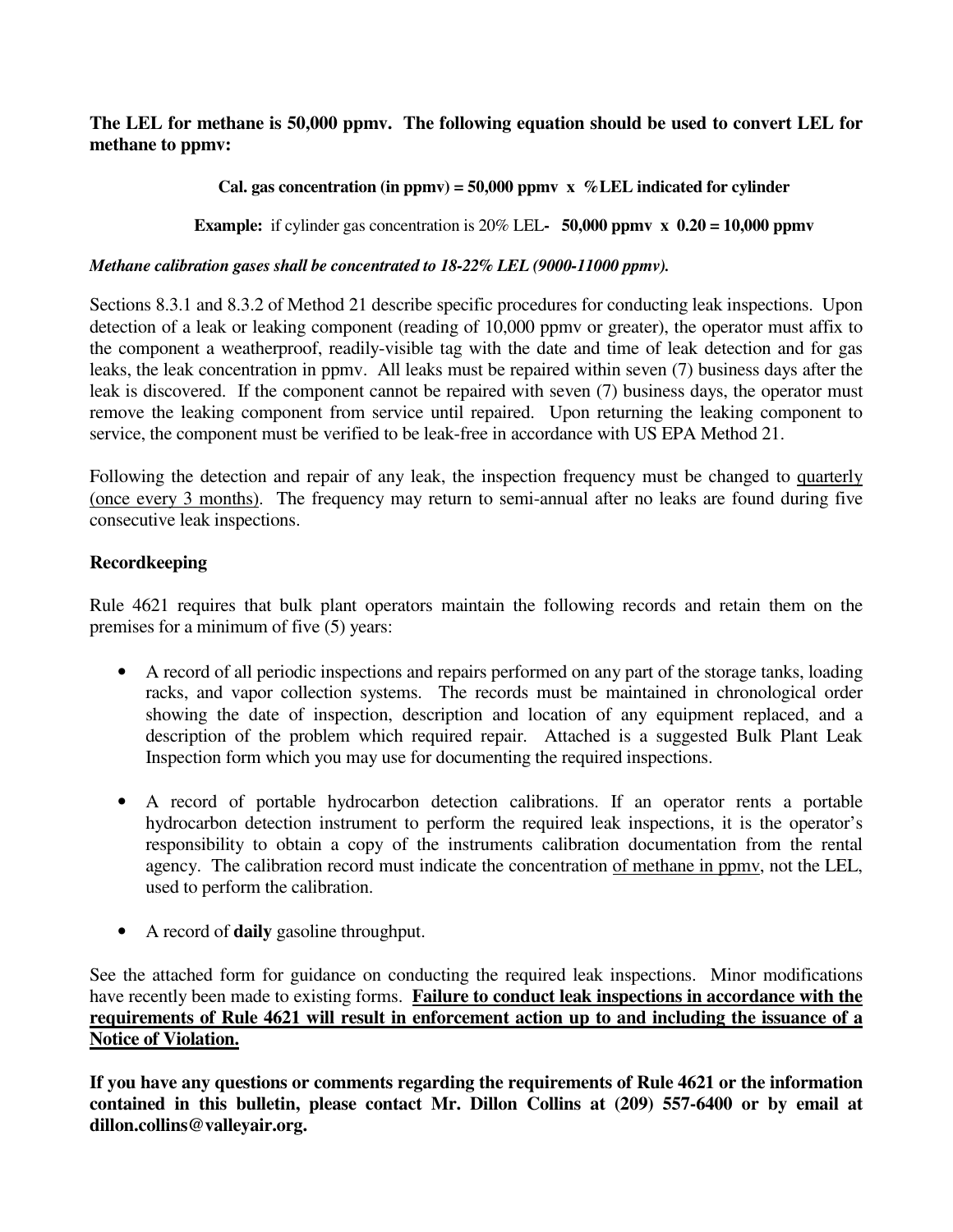| Inspections on active loading racks must be done during product transfer. Inactive loading racks must be inspected as part of the<br>Concentration<br>(drops/min or<br>ppmv)<br>Cal.Gas. Concentration (ppmv):<br>Please make note of inactive/unused loading racks in the Comment section below.<br>Calibration Gas:<br>Inspection Date:<br>Location<br>found and the repairs made, including repair date(s):<br>Valley Air Pollution Control District<br>Leak $#$<br>$\circ$<br>5<br>$\mathfrak{c}$<br>4<br>$\mathcal{C}$<br>Directions: Tally each component inspected. Record any leaks in the right-hand portion of the table.<br>Signature<br>Ik Plant Leak Inspection Form<br>million by volume (ppmv) as methane<br>Other<br>Quarterly <sup>2</sup><br>Connection<br>S/N:<br>Threaded<br>Cal. Date:<br>Semi-Annual <sup>1</sup><br>Valve<br>Address:<br>Liquid Leak is more than three (3) drops per minute<br>Flange<br>Analyzer Brand:<br>Inspection Results and Comments-describe any problem<br>San Joaquin<br>n<br>Bul<br>Vapor Leak is more than 10,000 parts per<br>Name of Person Performing Inspection<br>Hatch<br>Model:<br>Pressure<br>Device<br>Relief<br>Check here if no leaks were detected<br>tank/vapor containment system.<br>Swing<br>Joint<br>Excess liquid drainage <sup>3</sup> ? Y / N<br><b>Break</b><br>Dry<br>Loading<br>Arm<br>Facility:<br>Punnp |
|--------------------------------------------------------------------------------------------------------------------------------------------------------------------------------------------------------------------------------------------------------------------------------------------------------------------------------------------------------------------------------------------------------------------------------------------------------------------------------------------------------------------------------------------------------------------------------------------------------------------------------------------------------------------------------------------------------------------------------------------------------------------------------------------------------------------------------------------------------------------------------------------------------------------------------------------------------------------------------------------------------------------------------------------------------------------------------------------------------------------------------------------------------------------------------------------------------------------------------------------------------------------------------------------------------------------------------------------------------------------------------------|
|--------------------------------------------------------------------------------------------------------------------------------------------------------------------------------------------------------------------------------------------------------------------------------------------------------------------------------------------------------------------------------------------------------------------------------------------------------------------------------------------------------------------------------------------------------------------------------------------------------------------------------------------------------------------------------------------------------------------------------------------------------------------------------------------------------------------------------------------------------------------------------------------------------------------------------------------------------------------------------------------------------------------------------------------------------------------------------------------------------------------------------------------------------------------------------------------------------------------------------------------------------------------------------------------------------------------------------------------------------------------------------------|